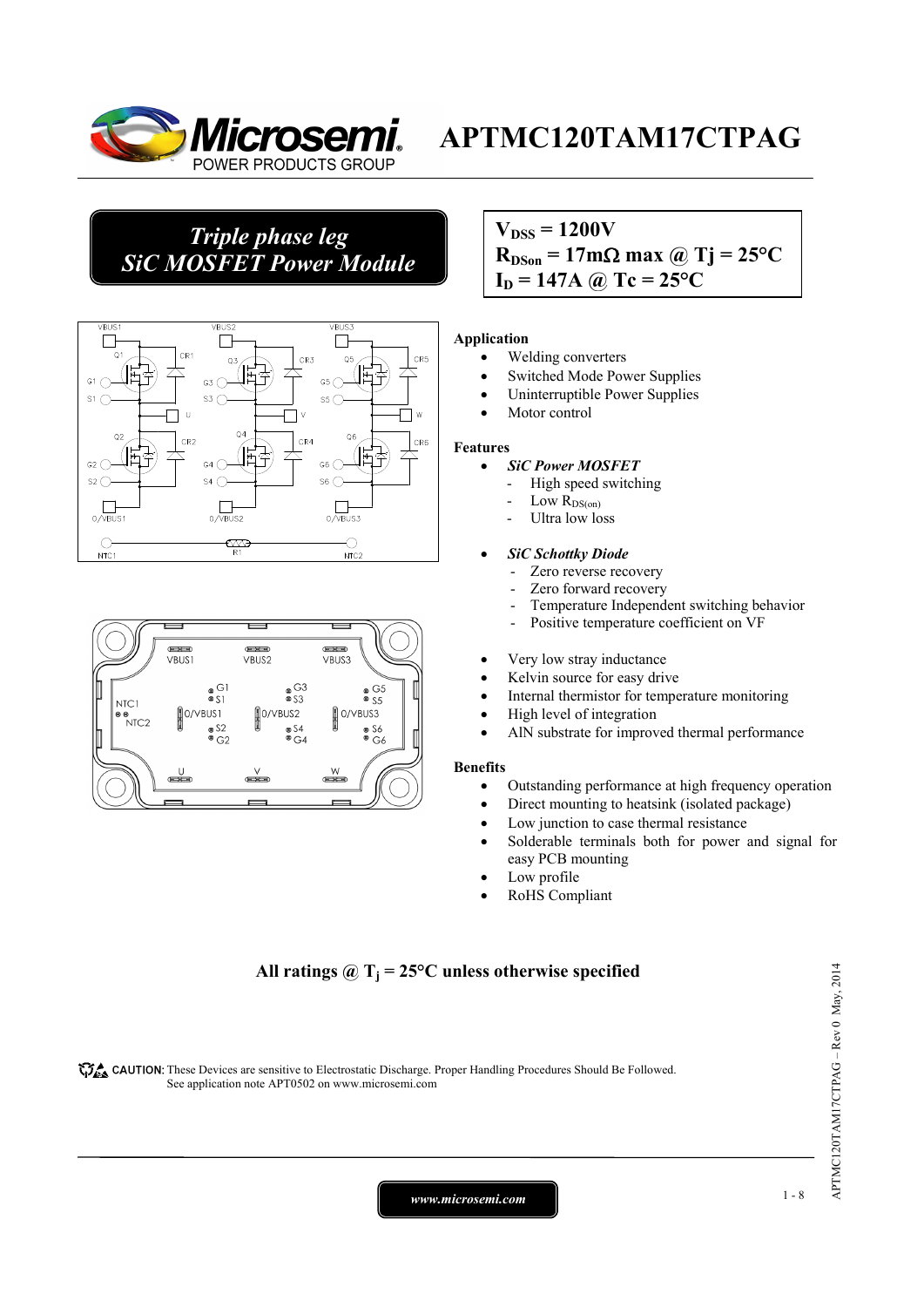

### **Absolute maximum ratings** (per SiC MOSFET)

| <b>Symbol</b>   | Parameter                    |                      | Max ratings | Unit      |
|-----------------|------------------------------|----------------------|-------------|-----------|
| $V_{DSS}$       | Drain - Source Voltage       |                      | 1200        |           |
|                 | Continuous Drain Current     | $T_c = 25^{\circ}C$  | 147         |           |
| $I_D$           |                              | $T_c = 80^{\circ}$ C | 110         | A         |
| I <sub>DM</sub> | Pulsed Drain current         |                      | 300         |           |
| $V_{GS}$        | Gate - Source Voltage        |                      | $-10/25V$   |           |
| $R_{DSon}$      | Drain - Source ON Resistance |                      | 17          | $m\Omega$ |
| $P_D$           | Maximum Power Dissipation    | $T_c = 25^{\circ}C$  | 625         | W         |

### **Electrical Characteristics** (per SiC MOSFET)

| <i>Symbol</i> | <i><b>Characteristic</b></i>    | <b>Test Conditions</b>           |                     | Min |     | <b>Max</b> | <b>Unit</b> |
|---------------|---------------------------------|----------------------------------|---------------------|-----|-----|------------|-------------|
| $I_{DSS}$     | Zero Gate Voltage Drain Current | $V_{GS} = 0V$ , $V_{DS} = 1200V$ |                     |     |     | 200        | μA          |
|               |                                 | $V_{GS} = 20V$                   | $T_i = 25^{\circ}C$ |     |     |            |             |
| $R_{DS(on)}$  | Drain – Source on Resistance    | $I_D = 100A$                     | $T_i = 150$ °C      |     | 22  | 32         | $m\Omega$   |
| $V_{GS(th)}$  | Gate Threshold Voltage          | $V_{GS} = V_{DS}$ , $I_D = 20mA$ |                     |     | 2.4 |            |             |
| $I_{GSS}$     | Gate – Source Leakage Current   | $V_{gs} = 20 V$ , $V_{ps} = 0V$  |                     |     |     |            | uА          |

### **Dynamic Characteristics** (per SiC MOSFET)

| Symbol                    | <i><b>Characteristic</b></i>        | <b>Test Conditions</b>                                                               |                | Min | $Typ$          | <b>Max</b> | Unit               |
|---------------------------|-------------------------------------|--------------------------------------------------------------------------------------|----------------|-----|----------------|------------|--------------------|
| $\mathbf{C}_{\text{iss}}$ | <b>Input Capacitance</b>            | $V_{GS} = 0V$                                                                        |                |     | 5.6            |            |                    |
| $C_{\rm oss}$             | <b>Output Capacitance</b>           | $V_{DS} = 1000V$                                                                     |                |     | 0.44           |            | nF                 |
| $C_{\rm rss}$             | Reverse Transfer Capacitance        | $f = 1MHz$                                                                           |                |     | 0.03           |            |                    |
| $Q_{\rm g}$               | Total gate Charge                   | $V_{GS} = -5/+20V$                                                                   |                |     | 322            |            |                    |
| $Q_{gs}$                  | Gate – Source Charge                | $V_{Bus} = 800V$                                                                     |                |     | 92             |            | nC                 |
| $Q_{gd}$                  | Gate – Drain Charge                 | $I_D = 100A$                                                                         |                |     | 100            |            |                    |
| $T_{d(on)}$               | Turn-on Delay Time                  | $V_{GS} = -5/+20V$<br>$V_{\text{Bus}} = 800V$<br>$I_D = 100A$ , $T_I = 150^{\circ}C$ |                |     | 35             |            |                    |
| $T_r$                     | Rise Time                           |                                                                                      |                |     | 40             |            | ns                 |
| $T_{d(off)}$              | Turn-off Delay Time                 |                                                                                      |                |     | 150            |            |                    |
| $T_f$                     | Fall Time                           | $R_L = 8\Omega$ ; $R_{Gext} = 10\Omega$                                              |                |     | 70             |            |                    |
| $E_{on}$                  | Turn on Energy                      | <b>Inductive Switching</b><br>$V_{GS} = -5/+20V$<br>$V_{\text{Bus}} = 600V$          | $T_i = 150$ °C |     | 2.2            |            | mJ                 |
| $E_{\rm off}$             | Turn off Energy                     | $I_D = 100A$<br>$R_{\text{Gext}} = 10\Omega$                                         | $T_i = 150$ °C |     | 1.2            |            |                    |
| $R_{Gint}$                | Internal gate resistance            |                                                                                      |                |     | $\overline{3}$ |            | Ω                  |
| $R_{thJC}$                | Junction to Case Thermal Resistance |                                                                                      |                |     |                | 0.2        | $\rm ^{\circ} C/W$ |

### **Source - Drain diode ratings and characteristics** (per SiC MOSFET)

|                 | Symbol Characteristic    | <b>Test Conditions</b>                                                     | Min | Tvp | Max | Unit         |  |
|-----------------|--------------------------|----------------------------------------------------------------------------|-----|-----|-----|--------------|--|
| $V_{SD}$        | Diode Forward Voltage    | $V_{GS} = -5V$ , $I_{SD} = 50A$                                            |     | 3.3 |     | $\mathbf{V}$ |  |
|                 |                          | $V_{GS} = -2V$ , $I_{SD} = 50A$                                            |     | 3.1 |     |              |  |
| $t_{rr}$        | Reverse Recovery Time    |                                                                            |     | 45  |     | ns           |  |
| $Q_{rr}$        | Reverse Recovery Charge  | $I_{SD} = 100A$ ; $V_{GS} = -5V$<br>$V_R = 800V$ ; $di_F/dt = 2000A/\mu s$ |     | 0.8 |     | $\mu$ C      |  |
| 1 <sub>rr</sub> | Reverse Recovery Current |                                                                            |     | 26  |     |              |  |

APTMC120TAM17CTPAG-Rev 0 May, 2014 APTMC120TAM17CTPAG – Rev 0 May, 2014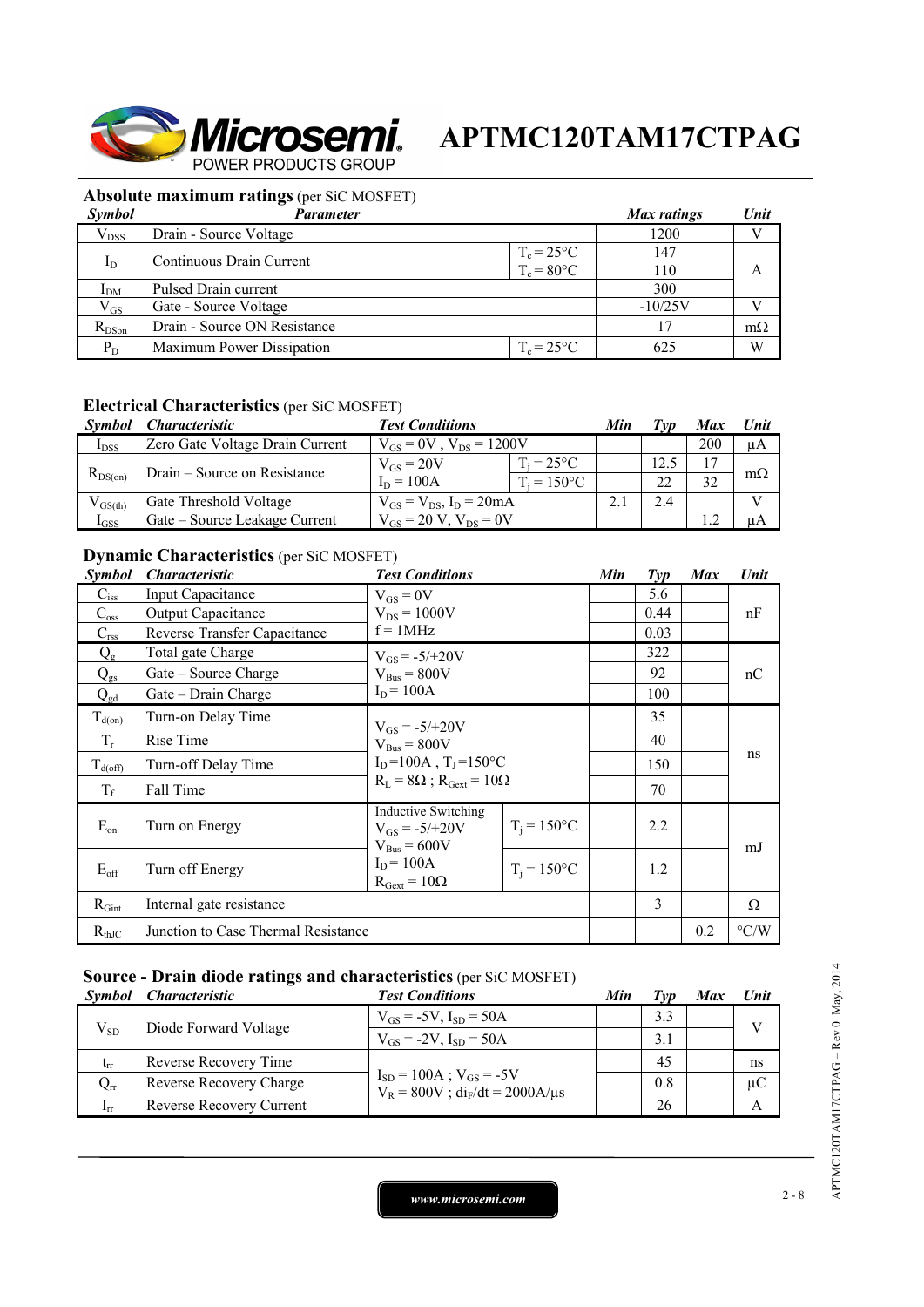

 $di/dt = 1000A/\mu s$  260 nC

 $pF = 1 \text{MHz}, v_R = 400 \text{V}$  134 pF

| SIC SCHOUGY GROUP FALLINGS AND CHAFACTERIES (DEL SIC GROUP) |                                 |                        |                     |     |     |      |      |  |
|-------------------------------------------------------------|---------------------------------|------------------------|---------------------|-----|-----|------|------|--|
| <i><b>Symbol</b></i>                                        | <i><b>Characteristic</b></i>    | <b>Test Conditions</b> |                     | Min | Tvp | Max  | Unit |  |
| $\rm V_{RRM}$                                               | Peak Repetitive Reverse Voltage |                        |                     |     |     | 1200 |      |  |
|                                                             |                                 |                        | $T_i = 25^{\circ}C$ |     | 70  | 400  |      |  |
| $I_{\rm RRM}$                                               | Reverse Leakage Current         | $V_R = 1200V$          | $T_i = 175$ °C      |     | 130 | 800  | μA   |  |
| $1_{\rm F}$                                                 | DC Forward Current              |                        | $T_c = 125$ °C      |     | 40  |      |      |  |
|                                                             | Diode Forward Voltage           | $I_F = 40A$            | $T_i = 25^{\circ}C$ |     | 1.5 | 1.8  |      |  |
| $\rm V_F$                                                   |                                 |                        | $T_i = 175$ °C      |     | 2.2 |      |      |  |

C Total Capacitance  $f = 1 \text{MHz}, V_R = 400 \text{V}$  186<br> $f = 1 \text{MHz}, V_R = 800 \text{V}$  134

## **SiC schottky diode ratings and characteristics** (per SiC diode)

| <b>Temperature sensor NTC</b> (see application note APT0406 on www.microsemi.com). |
|------------------------------------------------------------------------------------|
|------------------------------------------------------------------------------------|

 $Q_{\text{C}}$  Total Capacitive Charge  $I_{\text{F}} = 40\text{A}$ ,  $V_{\text{R}} = 1200\text{V}$ 

| <b>Symbol</b>          | $\sim$ which we we we conclude $\sim$ to the substitution note that the contract continuous set of $\sim$<br><i><b>Characteristic</b></i> |                | Min | $T_{VD}$ | <b>Max</b> | Unit          |
|------------------------|-------------------------------------------------------------------------------------------------------------------------------------------|----------------|-----|----------|------------|---------------|
| $R_{25}$               | Resistance $(a)$ 25°C                                                                                                                     |                |     | 50       |            | $k\Omega$     |
| $\Delta R_{25}/R_{25}$ |                                                                                                                                           |                |     |          |            | $\frac{0}{0}$ |
| $B_{25/85}$            | $\Gamma_{25}$ = 298.15 K                                                                                                                  |                |     | 3952     |            |               |
| $\Delta B/B$           |                                                                                                                                           | $T_c = 100$ °C |     |          |            | $\frac{0}{0}$ |

 $R<sub>thJC</sub>$  Junction to Case Thermal Resistance 0.55 °C/W

$$
R_T = \frac{R_{25}}{\exp\left[B_{25/85}\left(\frac{1}{T_{25}} - \frac{1}{T}\right)\right]}
$$
 T: Thermistor temperature

### **Thermal and package characteristics**

| <i>Symbol</i> | <i><b>Characteristic</b></i>                                     |             |                   | Min   | <b>Max</b>    | Unit            |
|---------------|------------------------------------------------------------------|-------------|-------------------|-------|---------------|-----------------|
| $V_{ISOL}$    | RMS Isolation Voltage, any terminal to case $t = 1$ min, 50/60Hz |             |                   | 4000  |               |                 |
| $T_{\rm J}$   | Operating junction temperature range                             |             | <b>SiC MOSFET</b> | $-40$ | 150           |                 |
|               |                                                                  |             | SiC diode         | -40   | 175           |                 |
| $T_{JOP}$     | Recommended junction temperature under switching conditions      |             |                   | -40   | $T_J$ max -25 | $\rm ^{\circ}C$ |
| $T_{STG}$     | <b>Storage Temperature Range</b>                                 |             |                   | -40   | 125           |                 |
| $T_{\rm C}$   | <b>Operating Case Temperature</b>                                | $-40$       | 100               |       |               |                 |
| Torque        | Mounting torque                                                  | To heatsink | M6                |       |               | N.m             |
| Wt            | Package Weight                                                   |             |                   |       | 250           | ø               |

*www.microsemi.com* 3-8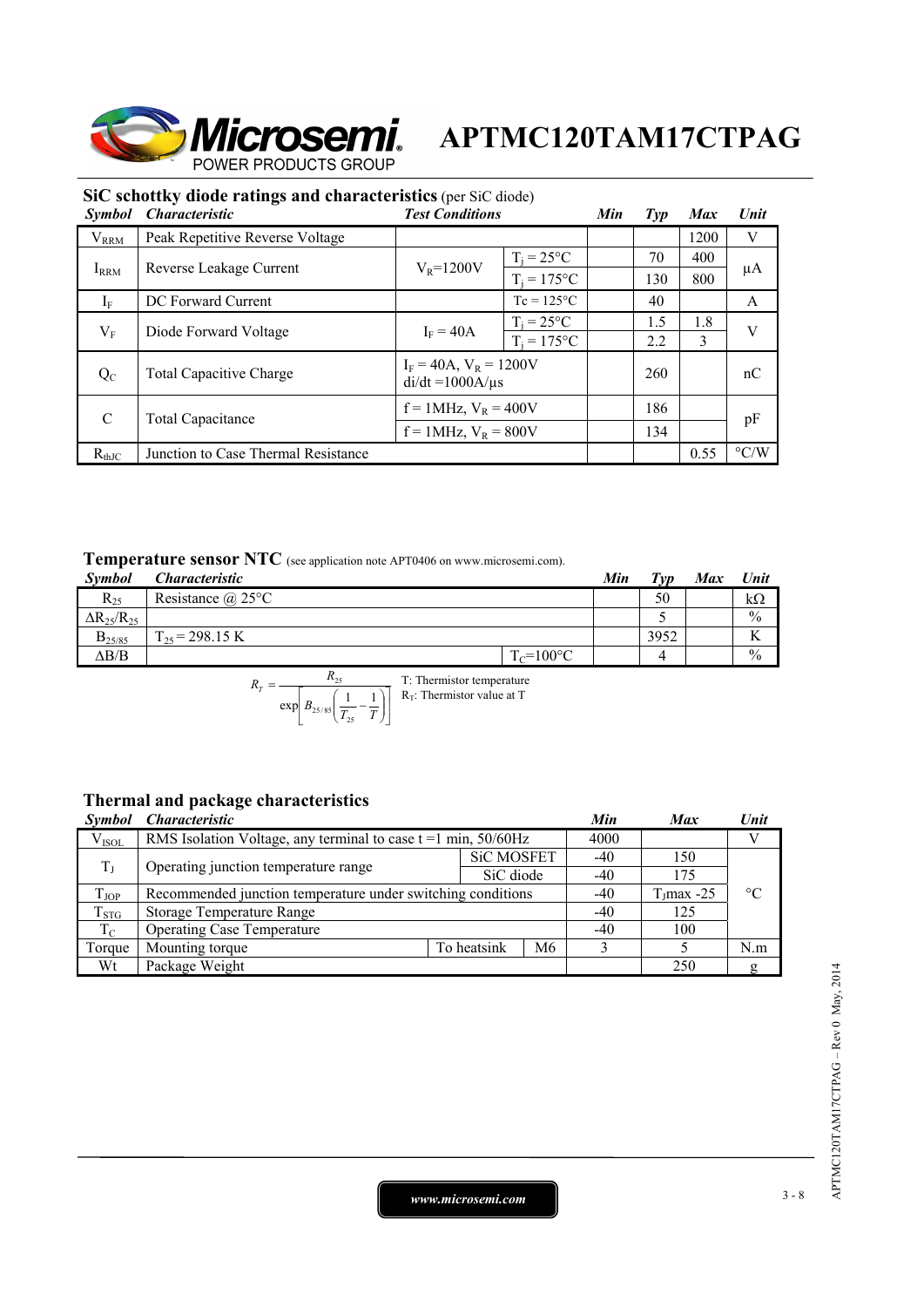



See application note 1902 - Mounting Instructions for SP6-P (12mm) Power Modules on www.microsemi.com

*www.microsemi.com* 4-8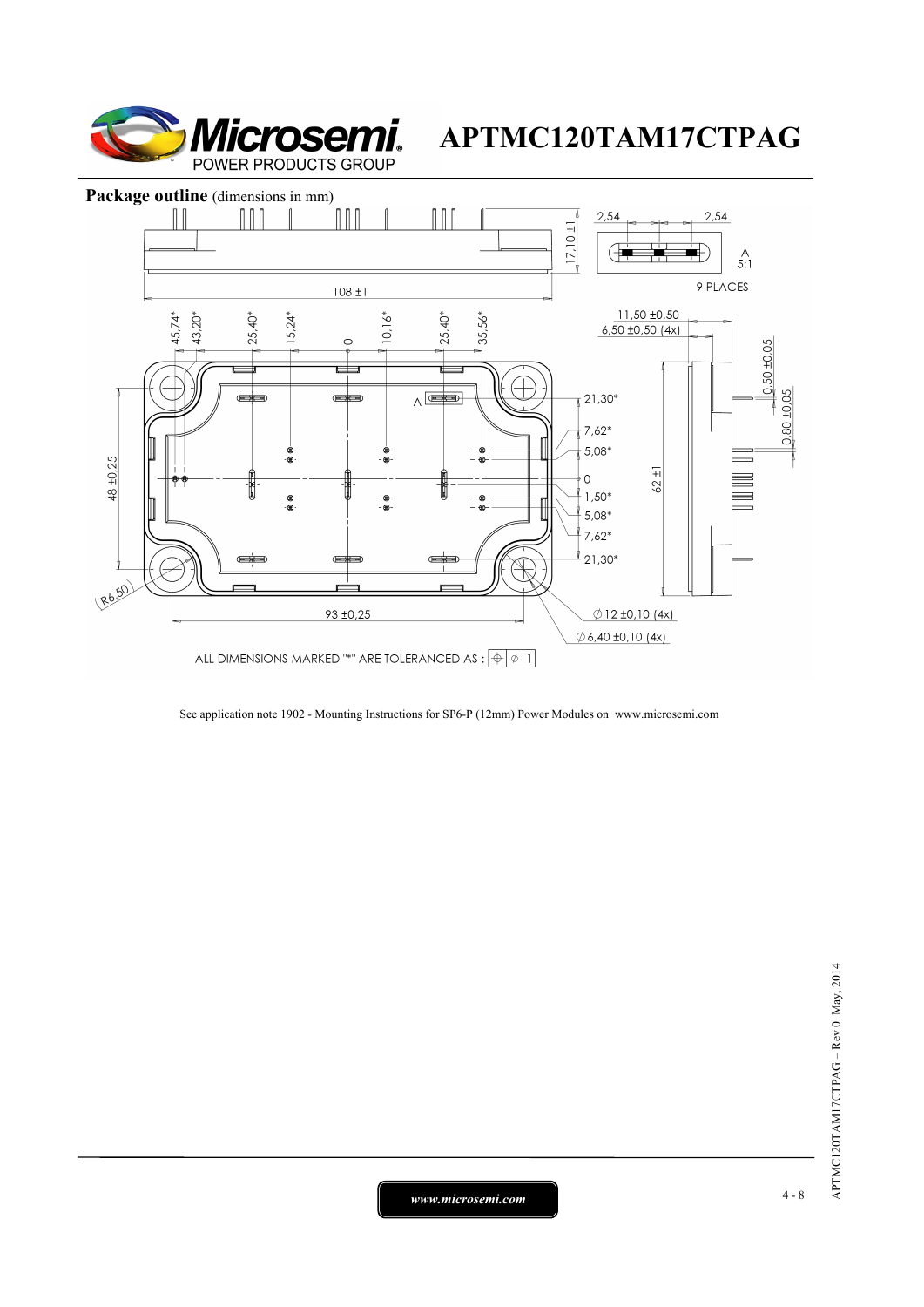

#### **Typical SiC MOSFET Performance Curve**





*www.microsemi.com* 5-8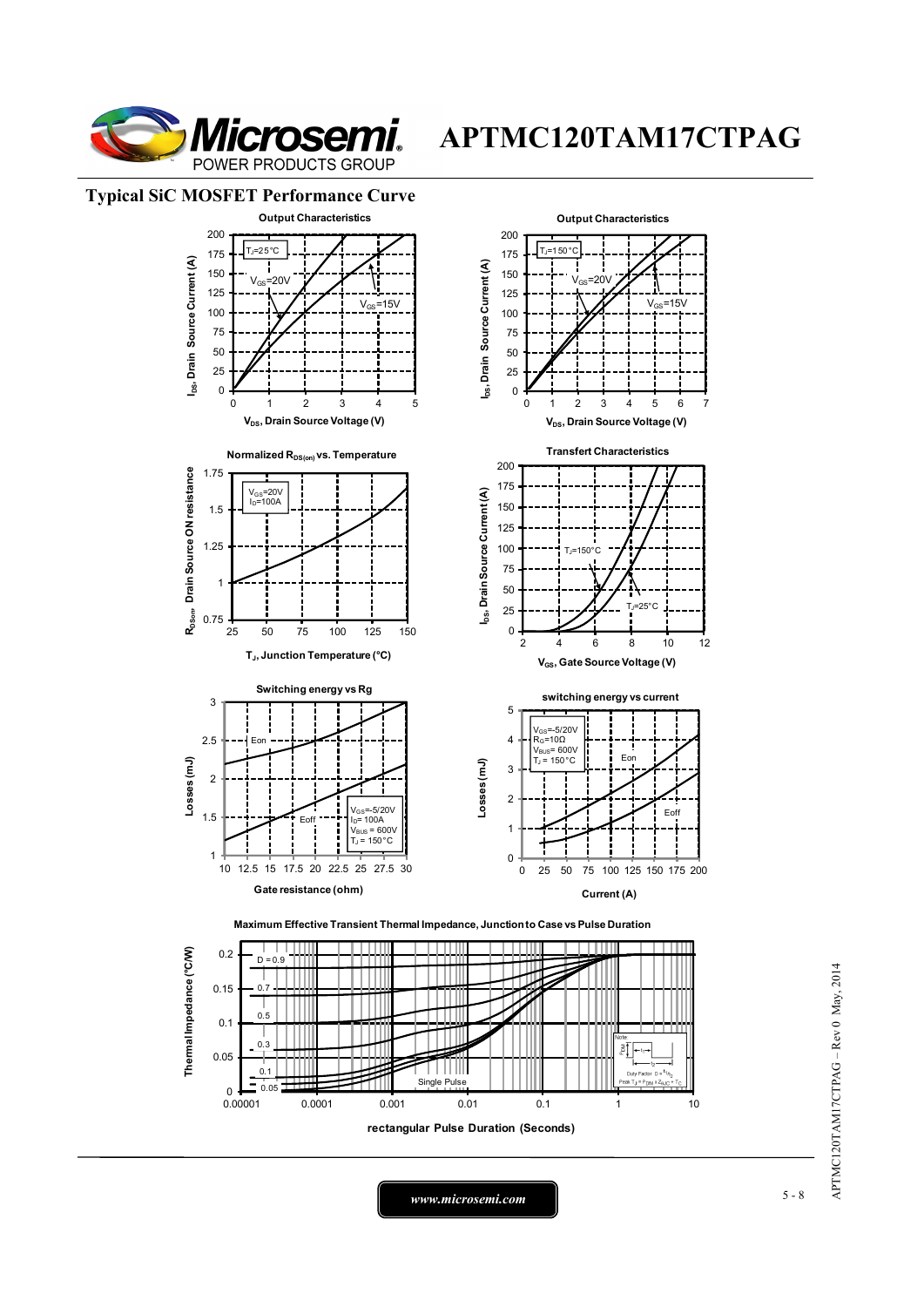





**V<sub>SD</sub>**, Source drain voltage (V)

APTMC120TAM17CTPAG-Rev 0 May, 2014 APTMC120TAM17CTPAG – Rev 0 May, 2014

*www.microsemi.com* 6-8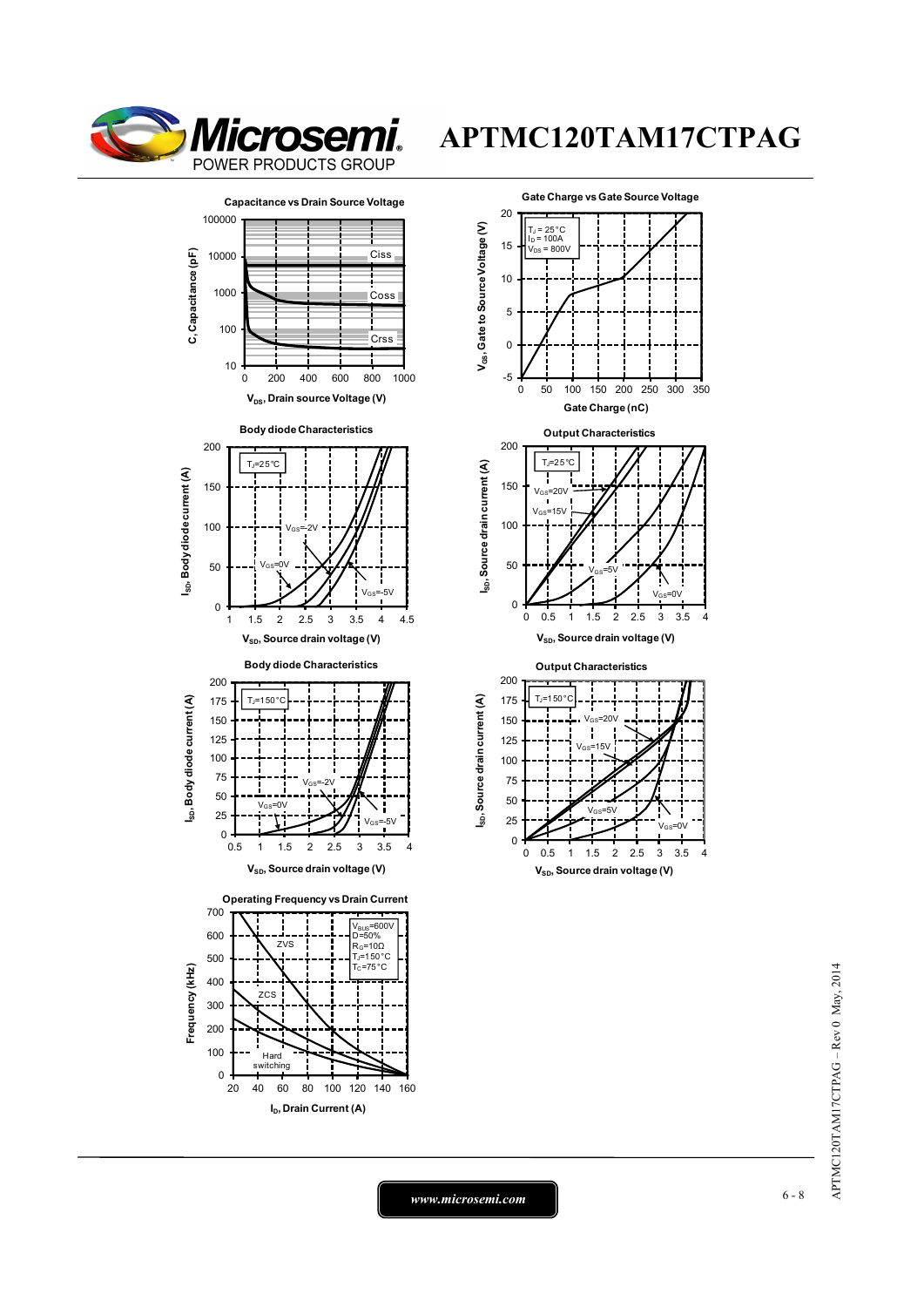

**Typical SiC diode Performance Curve**

*www.microsemi.com* 7-8